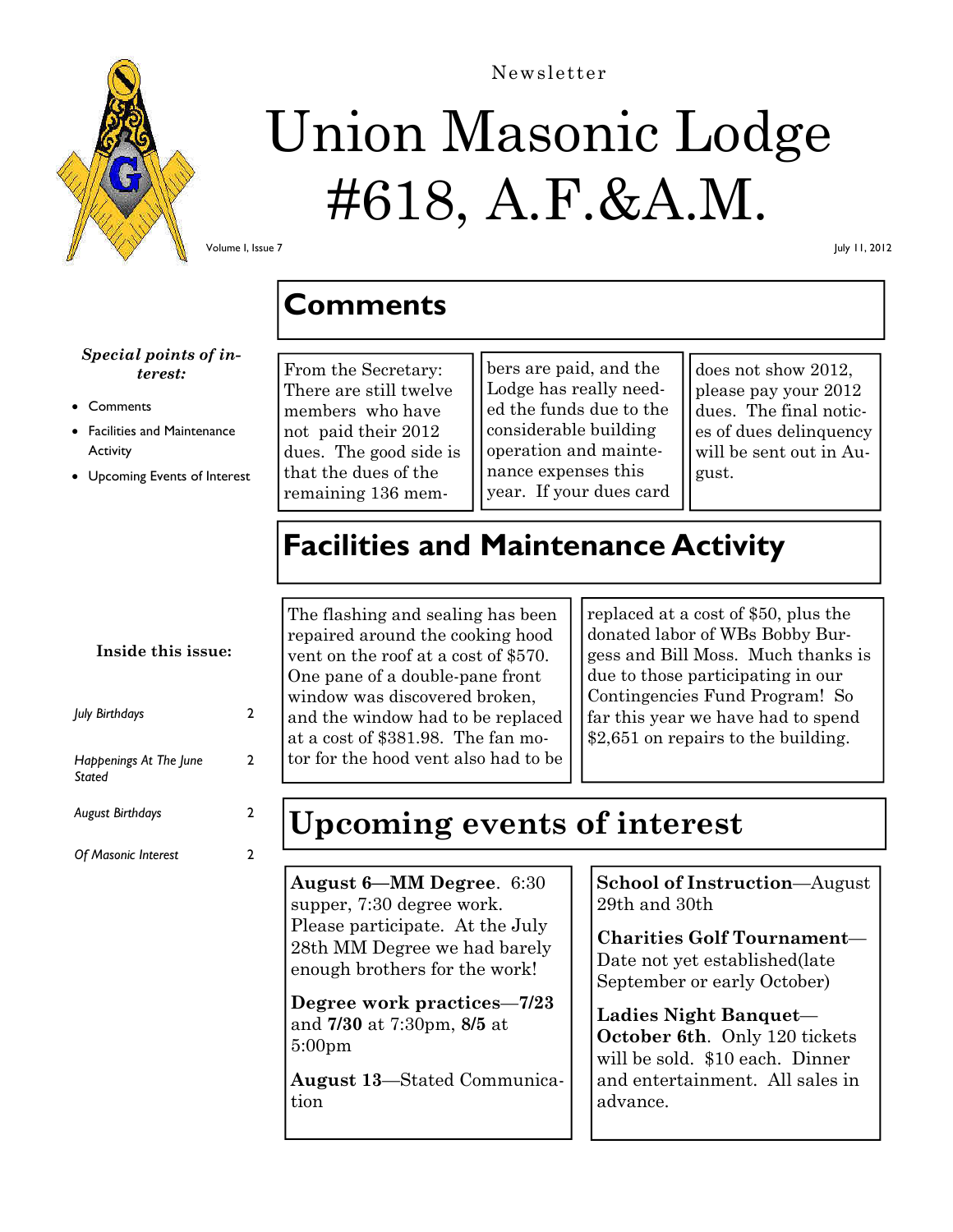### **July Birthdays (by age)**

**AGE / BIRTH DATE REPORT (sorted by current age) Age Birth Date Name** 

74 07/29/1937 ROBERT F. SHINN

71 07/24/1940 NEIL C. DUNN

69 07/19/1942 STEPHEN A. WHITE

67 07/07/1945 BERNIE L. PENCE

61 07/19/1950 DONALD T. HILL

53 07/09/1959 JAMES K. HODGE

51 07/05/1961 JEFFREY M. BRADLEY

49 07/17/1962 STANLEY W. DRYE

48 07/22/1963 CHARLES K. FURR

48 07/06/1964 KENNETH J. KIKER

47 07/28/1964 JOHN E. MILLS

45 07/08/1967 BRIAN K. KNOX

44 07/08/1968 ANTHONY W. WILLIAMS

# **Happenings at the July stated**

We enjoyed the fellowship of a gathering of 33 brothers, and a wonderful country supper.

Announced the deaths of two brothers—Hardis Wayne Hatley on June24th, and Carl

# **August Birthdays**

Brown Moore, Jr., on July 7th. Discussed the installation of handrails for the steps in the East and West.

Worked on planning for the

Charities Golf Tournament, and the Ladies Night Banquet.

Brother Tommy Nash presented a Masonic education talk on the sprig of acacia and its significance in Freemasonry.

| <b>AGE/BIRTH DATE REPORT</b><br>(sorted by current age)<br><b>Age Birth Date Name</b><br>86 08/24/1925 PHILAS J. HARTSELL<br>81 08/15/1930 ANDERSON B. JONES<br>76 08/26/1935 J. B. SMITH<br>75 08/21/1936 LEWIS M. FLOYD<br>74 08/12/1937 HAROLD D. TUCKER | 72 08/29/1939 CHARLES K. DIXON<br>68 08/27/1943 BARNIE F. WHITLEY<br>JR<br>63 08/06/1948 TOMMY D. MULLIS<br>61 08/05/1950 WILLIAM H. MOSS JR<br>60 08/05/1951 THOMAS O. EVANS<br>59 08/03/1952 RUSSELL W. HELMS | <b>BORGEMEISTER</b><br>53 08/01/1958 TERRY G. RIDDLE<br>52 08/18/1959 STEVEN L. BROOKS<br>45 08/08/1966 BERNARD W. BAR-<br><b>NETT IV</b><br>45 08/18/1966 JEFFREY D. JONES<br>43 08/17/1968 TERRY W. HARVELL |
|-------------------------------------------------------------------------------------------------------------------------------------------------------------------------------------------------------------------------------------------------------------|-----------------------------------------------------------------------------------------------------------------------------------------------------------------------------------------------------------------|---------------------------------------------------------------------------------------------------------------------------------------------------------------------------------------------------------------|
|                                                                                                                                                                                                                                                             |                                                                                                                                                                                                                 |                                                                                                                                                                                                               |
| SR.                                                                                                                                                                                                                                                         | 57 08/19/1954 RODNEY D. PHILLIPS<br>54 08/30/1957 ALEXANDER W.                                                                                                                                                  | 41 08/07/1970 DUANE D. BURRY                                                                                                                                                                                  |

### **Of Masonic Interest [Brother Richard J. Gatling]**

From a very young age he seemed to develop a special talent for invention and improvement. As a young boy he always looked forward to assisting his father, Jordan Gatling, who was also a gifted inventor, and invented several interesting machines.

While he was still in his teen years he helped his father, invent two very important machines of the day. One was for sowing cotton, and the other was for thinning young cotton plants. The word invention in the Gatling family was indeed an every day word, and as the young boy grew to manhood his father constantly taught him how to think creatively. (cont'd on p3)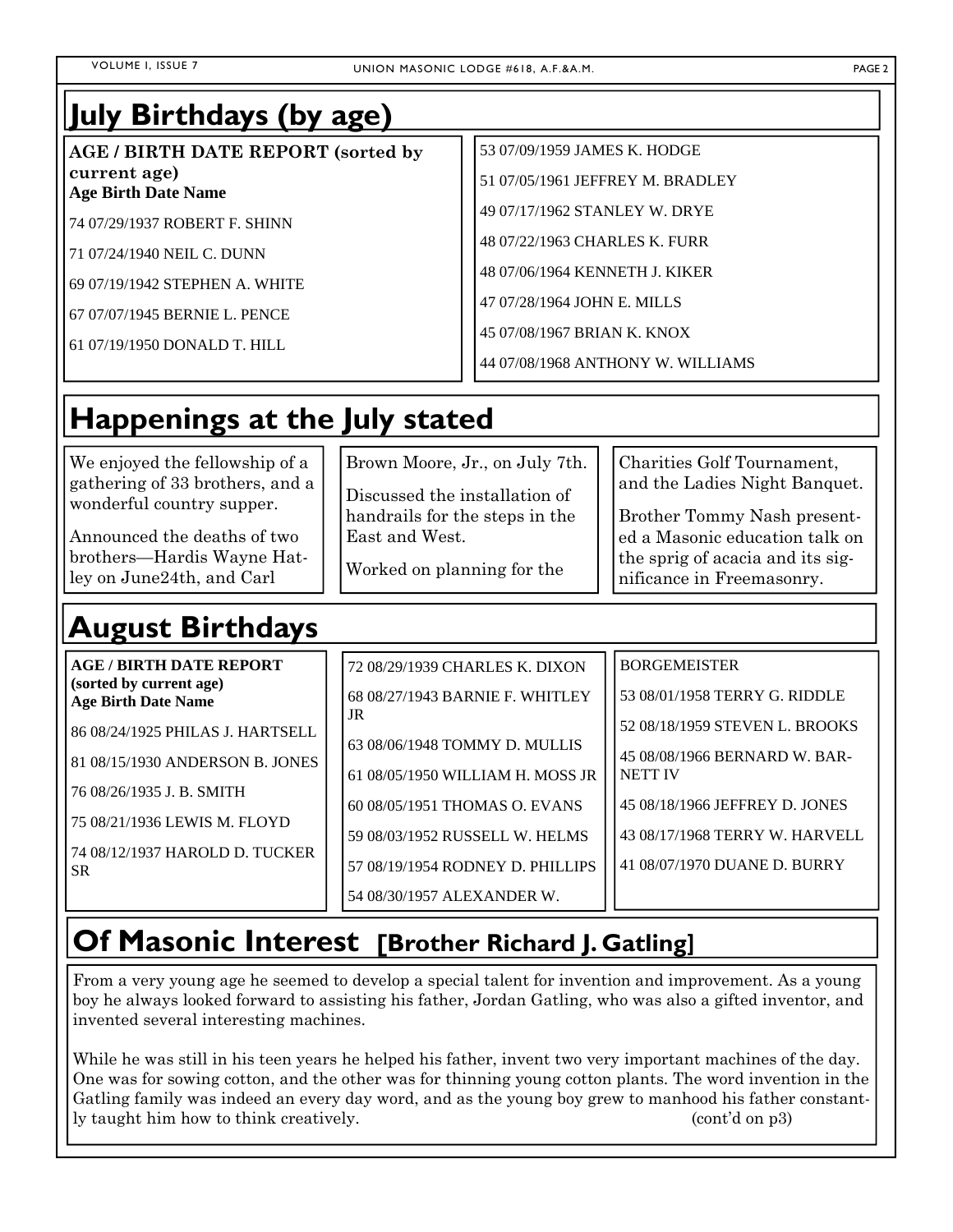#### (cont'd from p2)

Then in 1839, at the age of 21, he invented a steamboat screw propeller. However, another person quickly filed a patent on it before Brother Gatling could do so. Later that same year, he invented and patented a machine for sowing rice, and when he moved to St. Louis in 1844, adapted it to drilling wheat. This invention made him a wealthy man in the later years of his life. In the 1840's, an outbreak of smallpox left him interested in medicine. He attended Ohio Medical College, and graduated in 1850 but after graduating he soon lost interest in medicine and decided to continue his career in the field of inventing.

For the next few years he continued to invent and improve upon his many already existing inventions, and it was not until 1857 that he invented a steam driven plow. Although he patented the plow, it was not well accepted by farmers, and failed to show much of a profit.

Following the outbreak of the Civil War, he turned his attention to the invention of firearms, and by 1862 he had completed and patented the Gatling Gun, making it his eleventh patent.

He is best known as the inventor of the "Gatling Gun," the world's first practical repeating gun that drastically changed the tactics of warfare throughout the world. He first conceived the idea of his revolving battery gun in 1861, however, the first gun was actually not produced until 1862, when it was introduced at Indianapolis Indiana.

Of that first early model he produced 12 guns, which were used in battle by General Butler on the James River in Virginia. The U.S. Navy had adopted the gun in 1862, and installed several on it's ships in that year.

By 1865, he had changed the gun so that it could fire a metal cartridge, and in 1866 the U.S. Army finally officially adopted it. It rapidly became known around the world and before long it was in demand in Europe. Thereafter it began to be manufactured in Austria and England and was then used by several other European governments.

The first gun fired about 250 rounds per minute, but later improvements including a motor drive raised it to 3,000 rounds per minute. The gun was a rapid fire, hand cranked weapon and solved the enormous problems of rapid loading and rapid firing. He was 44 at the time, and he spent the rest of his life improving and living off the monetary benefits he received from his invention of the Gatling Gun.

Although those who thought he was a pacifist have accused him of being a hypocrite, he really saw the invention of the gun as something, which would save many lives. This proved to actually be true when the Union Army began finding that they could field with many less numbers of troops. In some cases it was said that one gun and 5 soldiers could do the work of 100 soldiers without a Gatling.

In fact, he invented the Gatling gun after he noticed that the majority of dead returning from the American Civil War died of illness, rather than gunshots. In 1877, he wrote: "It occurred to me that if I could invent a machine - a gun - which could by its rapidity of fire, enable one man to do as much battle duty as a hundred, that it would, to a large extent supersede the necessity of large armies, and consequently, exposure to battle and disease [would] be greatly diminished."

He continued working to improve the gun for several years following the Civil War, and many years later the Gatling Gun Company merged with the Colt Patent and Fire Arms Manufacturing Company. It is interesting to note that the Gatling Gun was used in many wars, both domestic and foreign before the gun was declared obsolete in 1911.

The war in which the gun saw it's first truly major action in was the Spanish-American War, where it was used in close support of the American troops. In the interim he continued developing the device, and while

(cont'd on p4)